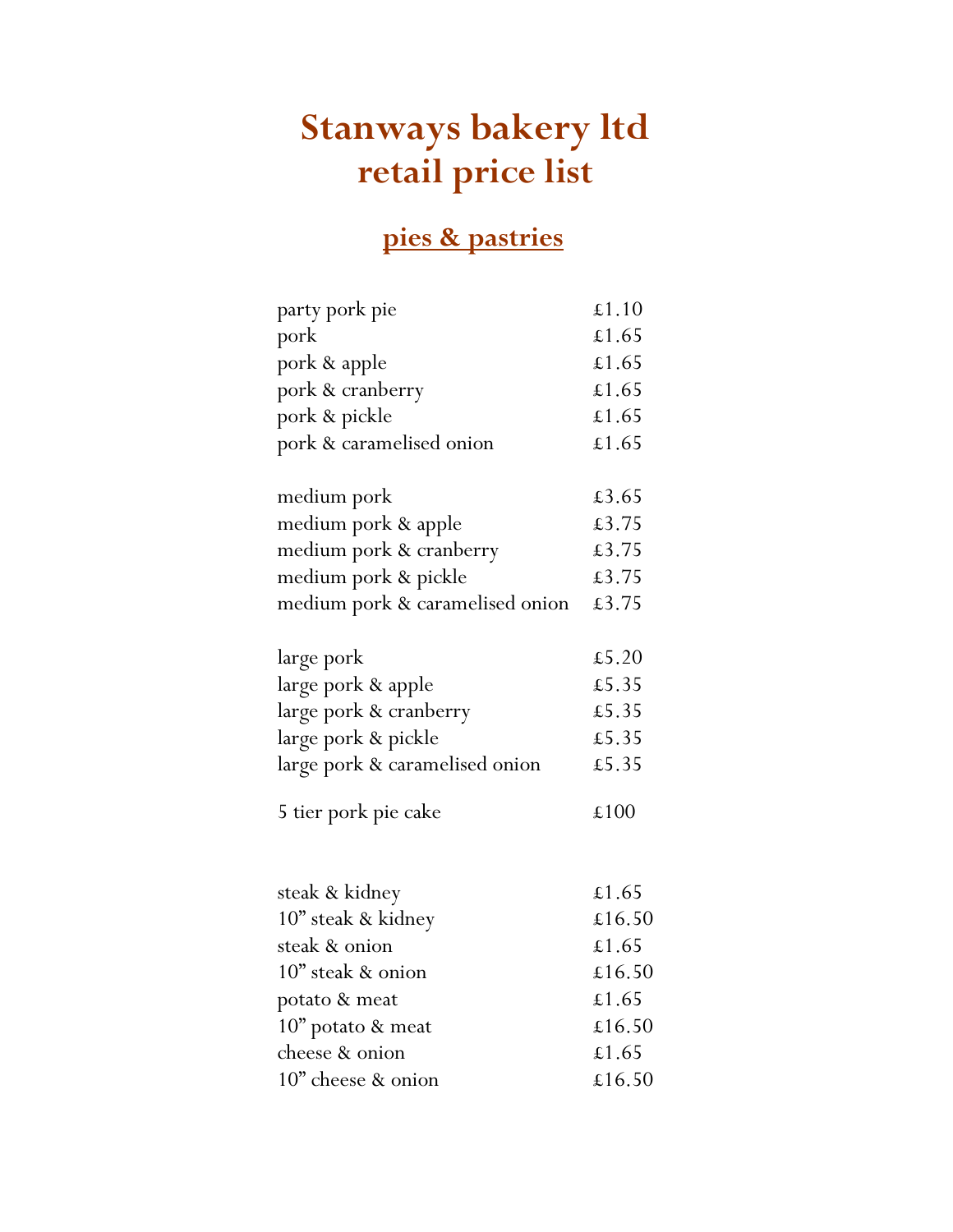| traditional pastie    | £1.65 |
|-----------------------|-------|
| cheese & onion pastie | £1.65 |
| bacon & cheese twist  | £1.65 |

| pork & apple slice    | £1.65 |
|-----------------------|-------|
| pork & stuffing slice | £1.65 |
| cheese & onion slice  | £1.65 |

## sausage rolls

| - jumbo | £2.00           |
|---------|-----------------|
| - reg   | £1.65           |
| - small | 90 <sub>p</sub> |

#### small quiche

| - bacon & mushroom | $\pounds2.10$ |
|--------------------|---------------|
| - cheese & onion   | £2.10         |

### medium quiche

| - bacon & mushroom  | £6.00 |
|---------------------|-------|
| - cheese & onion    | £6.00 |
| - broccoli & cheese | £6.00 |

### large quiche

| - bacon & mushroom  | £14.85 |
|---------------------|--------|
| - cheese & onion    | £14.85 |
| - broccoli & cheese | £14.85 |